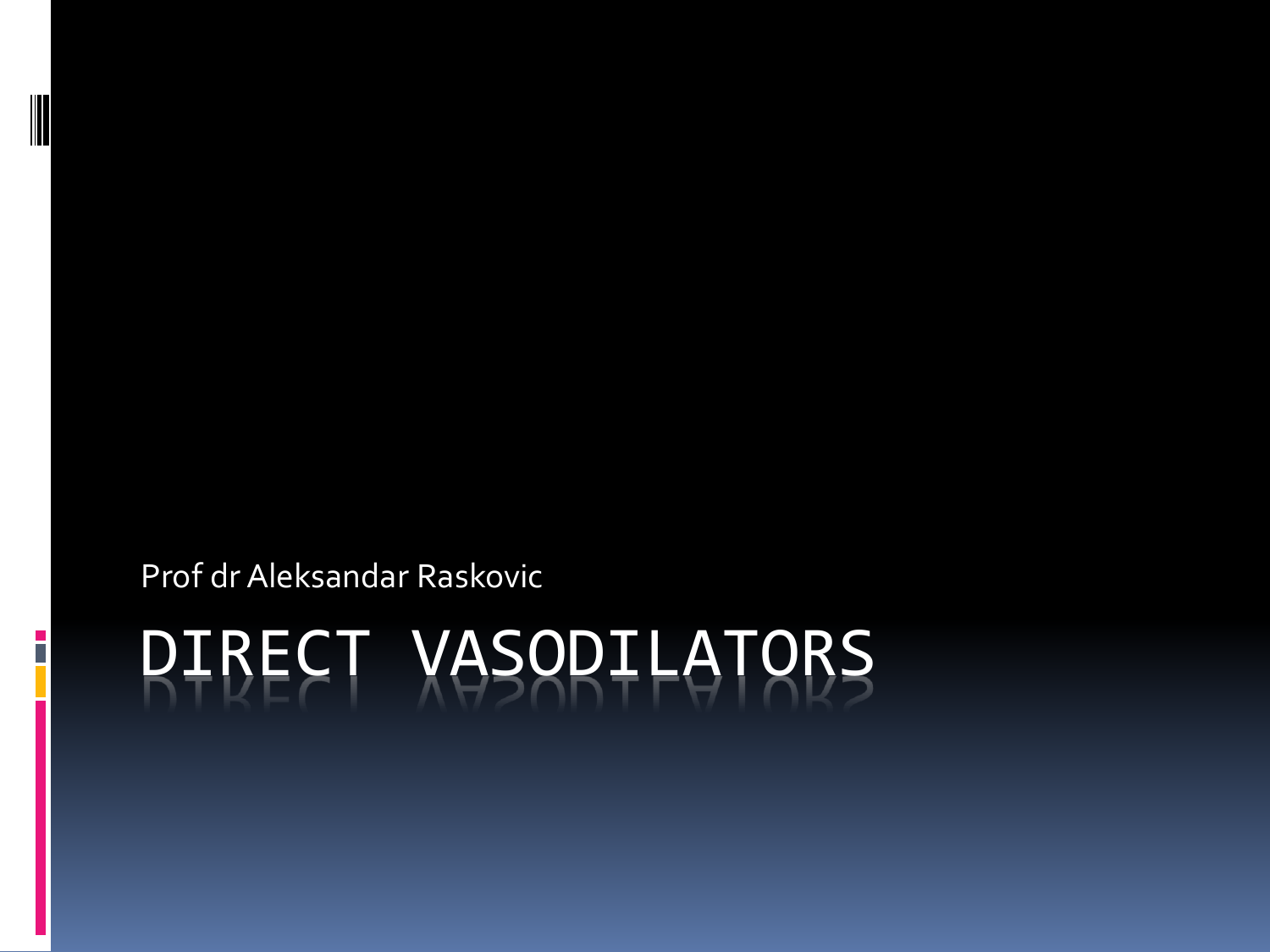- **•** Minoxidil (one of the most powerful peripheral arterial dilators)
- Opening of KATP channels, efflux of K, lose of Ca and smooth muscle relaxation
- **Used for severe hypertension (in addition to** diuretics and beta blockers
- **Peros**

- **Unwanted effects**
- Due to arterial vasodilation flushing and headache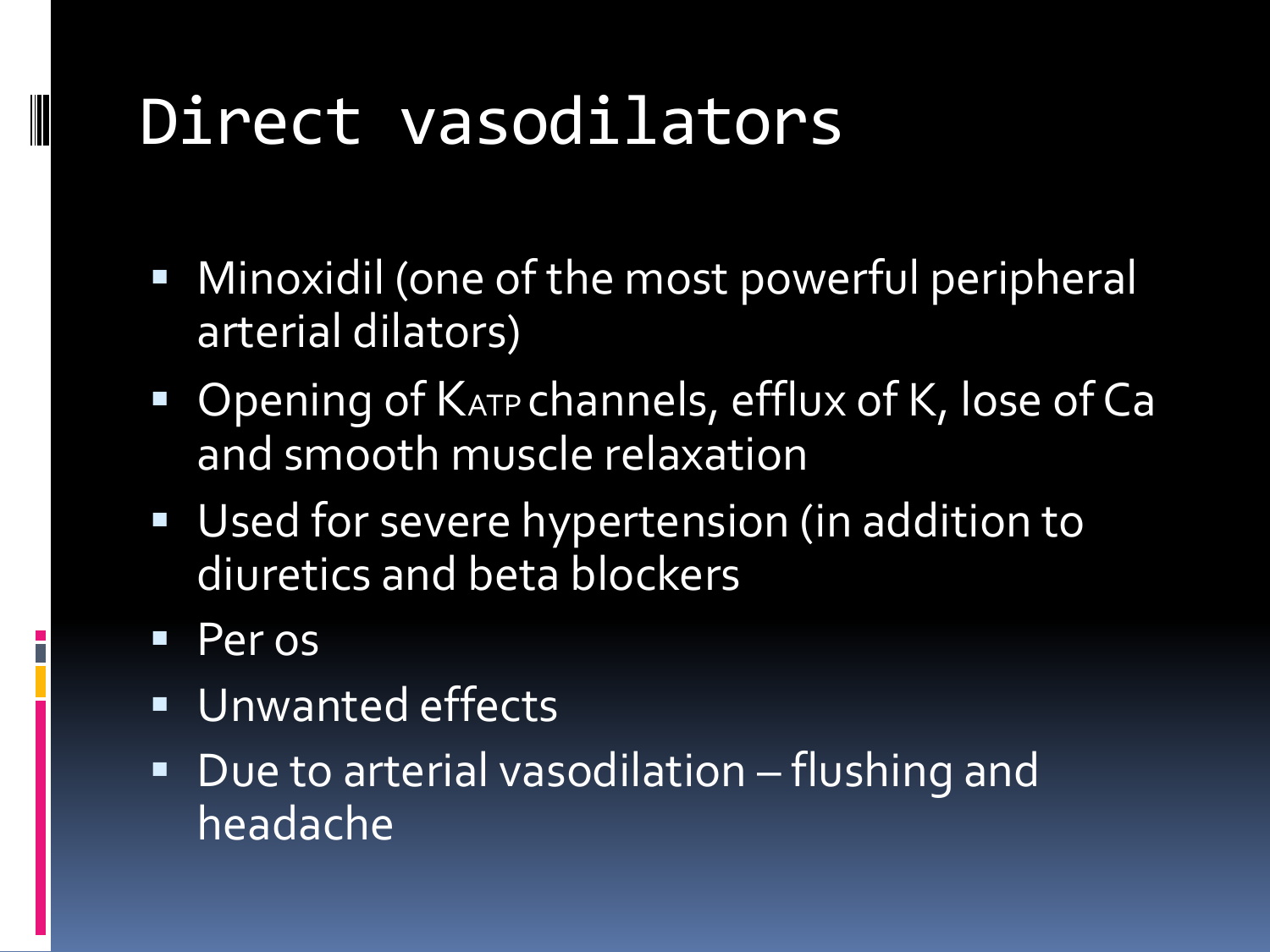- Reflex tachycardia (which can be diminished by the use of beta blockers)
- **Oedema** most marked in the ankles
- **Salt and water retention through stimulation** of RAA system (can be reduced by concurrent use of diuretics)
- Hirsutism (to be extreme hairy) rarely used in women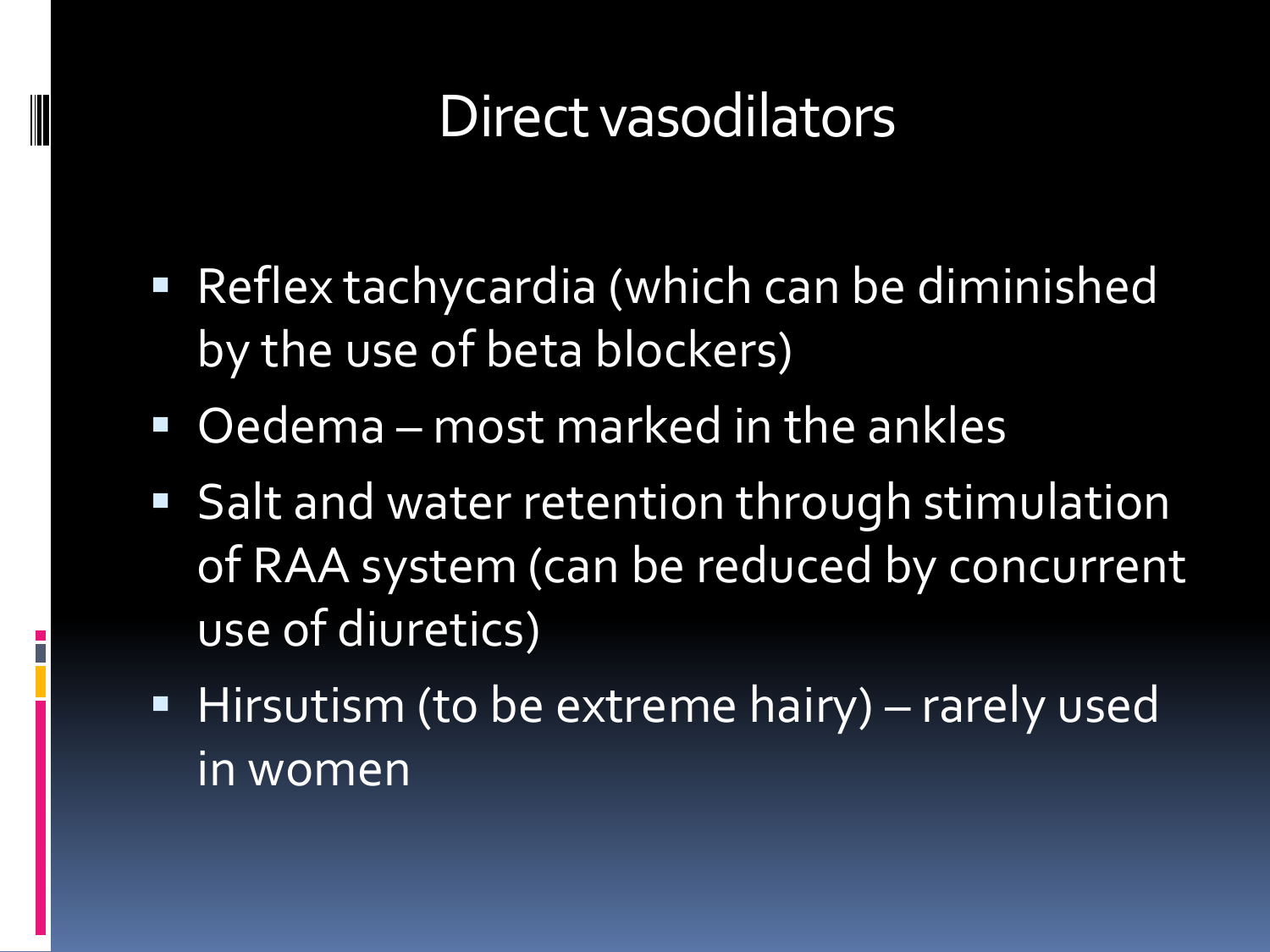**Hydralazine** 

- Activate guanylate cyclase
- **Increased conc. of cGMP intracellulary**
- Smooth muscle relaxation (arterias)
- **Per os, injection**
- N acetylation
- Slow acetylators systemic lupus erythematosus (SLE) – like syndrome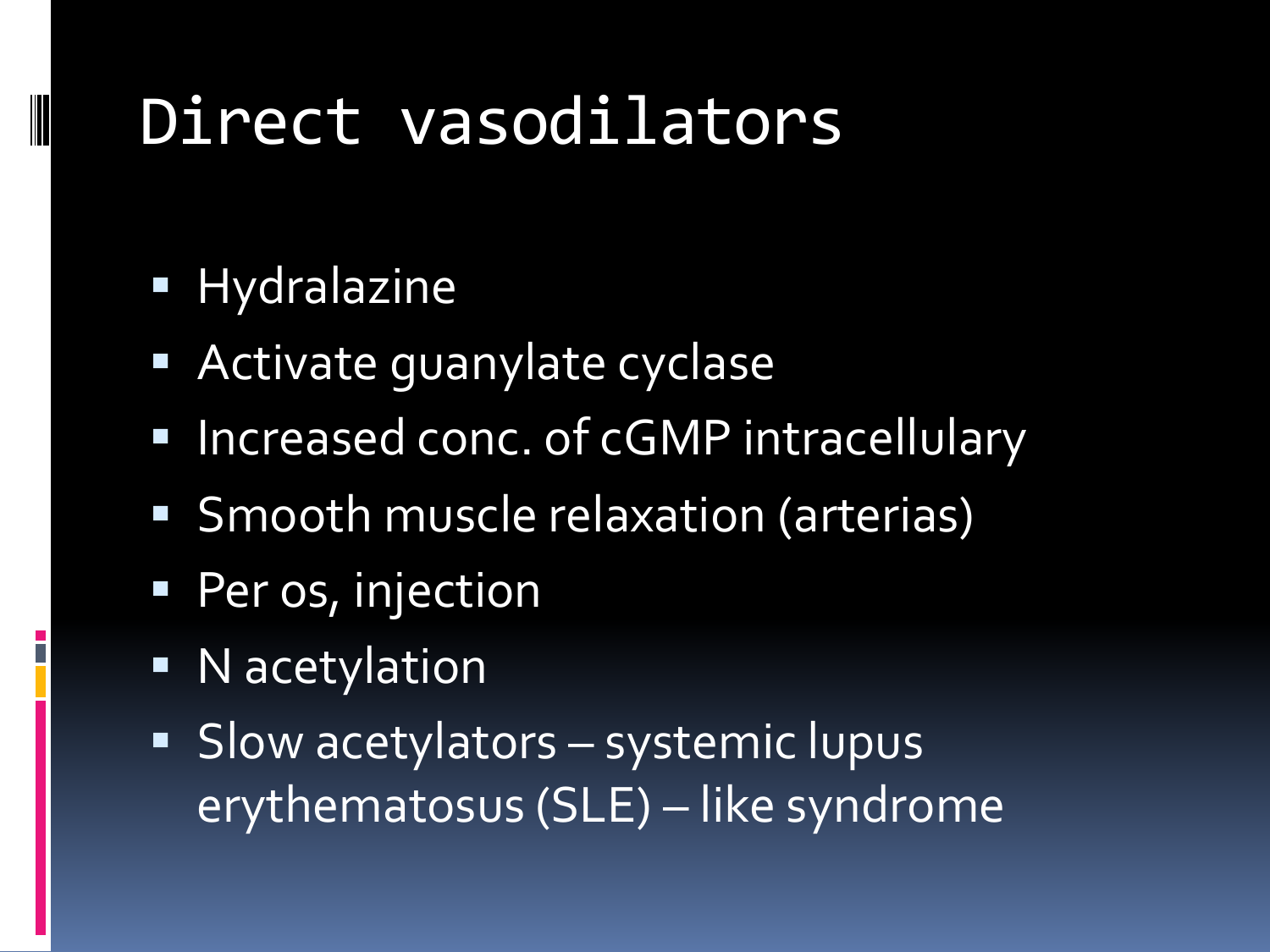**Headache, dizziness** 

- **Tachycardia, flushing, hypotension, fluid** retention
- Sodium nitroprusside
- Increased conc. of cGMP intracellulary
- Smooth muscle relaxation (arterias and veins)
- Used for hypertensive crisis and the mosr severe types of heart failure
- **Crthostatic hypotension, tachycardia,** arrhythmias !!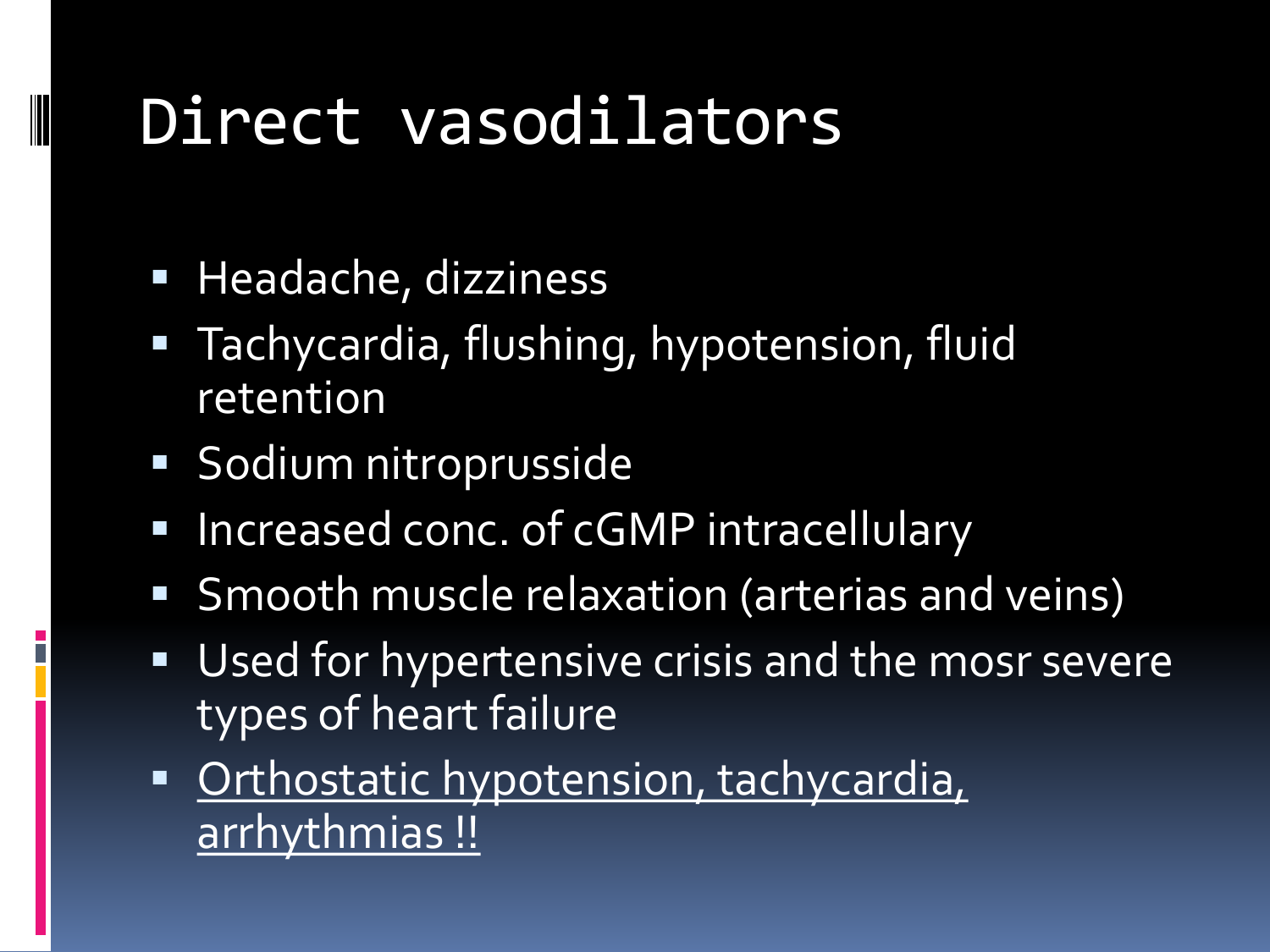- Diazoxide is a potassium channel activator
- **P** relaxation in smooth muscle by increasing membrane permeability to potassium ions
- **This switches off voltage-gated calcium ion** channels
- which inhibits the generation of an action potential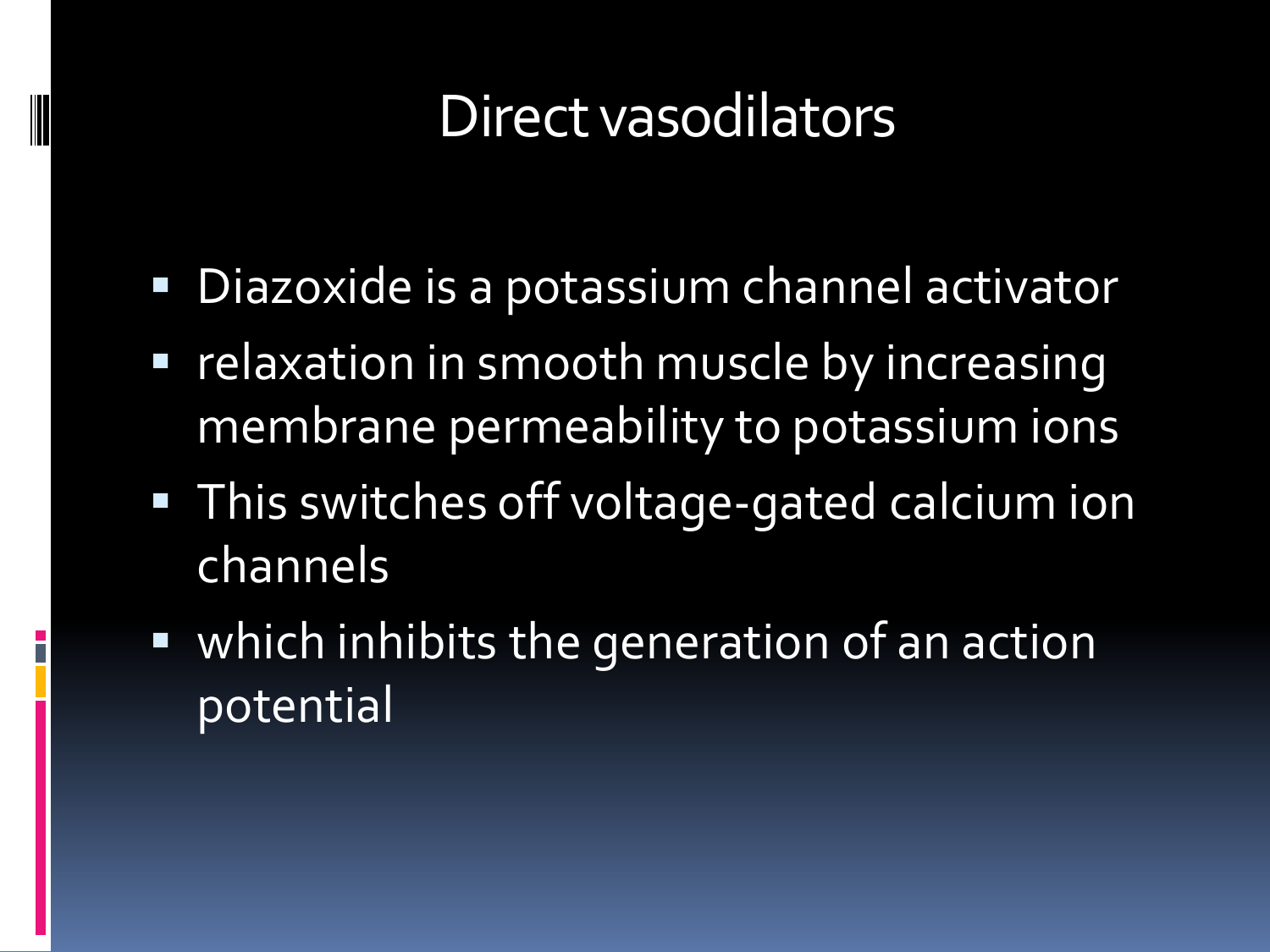- diazoxide is used as a vasodilator in the treatment of:
- Malignant (severe) hypertension associated with renal disease
- diazoxide also inhibits the secretion of insulin from the pancreas
- thus it is used to counter hypoglycemia in disease states such as insulinoma (a tumor producing insulin) or congenital hyperinsulinism.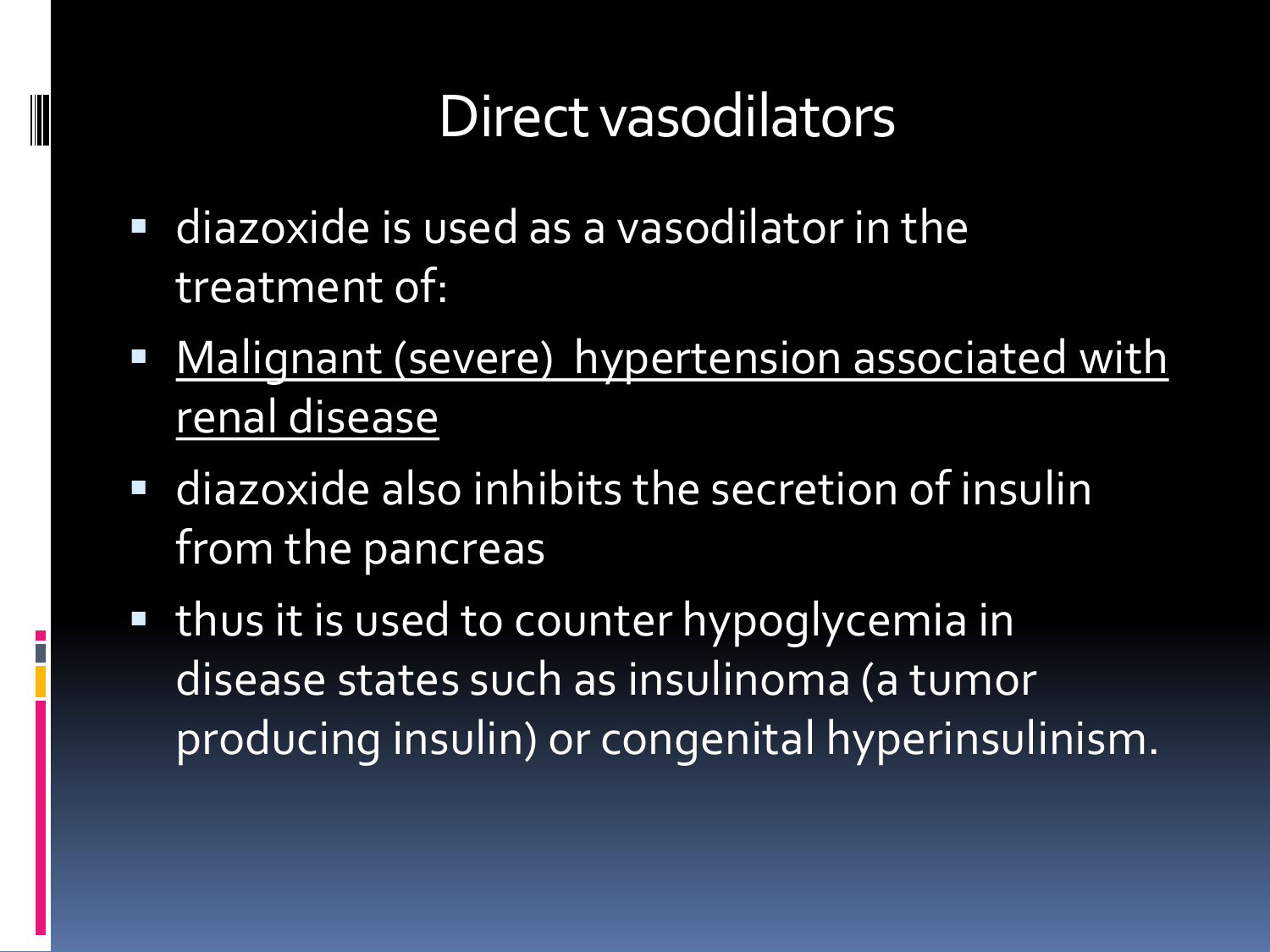**Methyldopa** 

- **1.** Alpha 2-adrenergic agonist
- Decreses noradrenaline release in peripheral tissue
- **2. False precursor of dopamine, NA and adrenaline (alfa** methyl dopamin, alfa methyl NA, alfa methyl adrenaline cannot stimulate receptors)
- **Indication: gestational hypertension (also known as** pregnancy-induced hypertension (PIH)
- According to FDA category B
- When methyldopa was first introduced, it was the mainstay of antihypertensive treatment, but its use has declined on account of relatively severe adverse side effects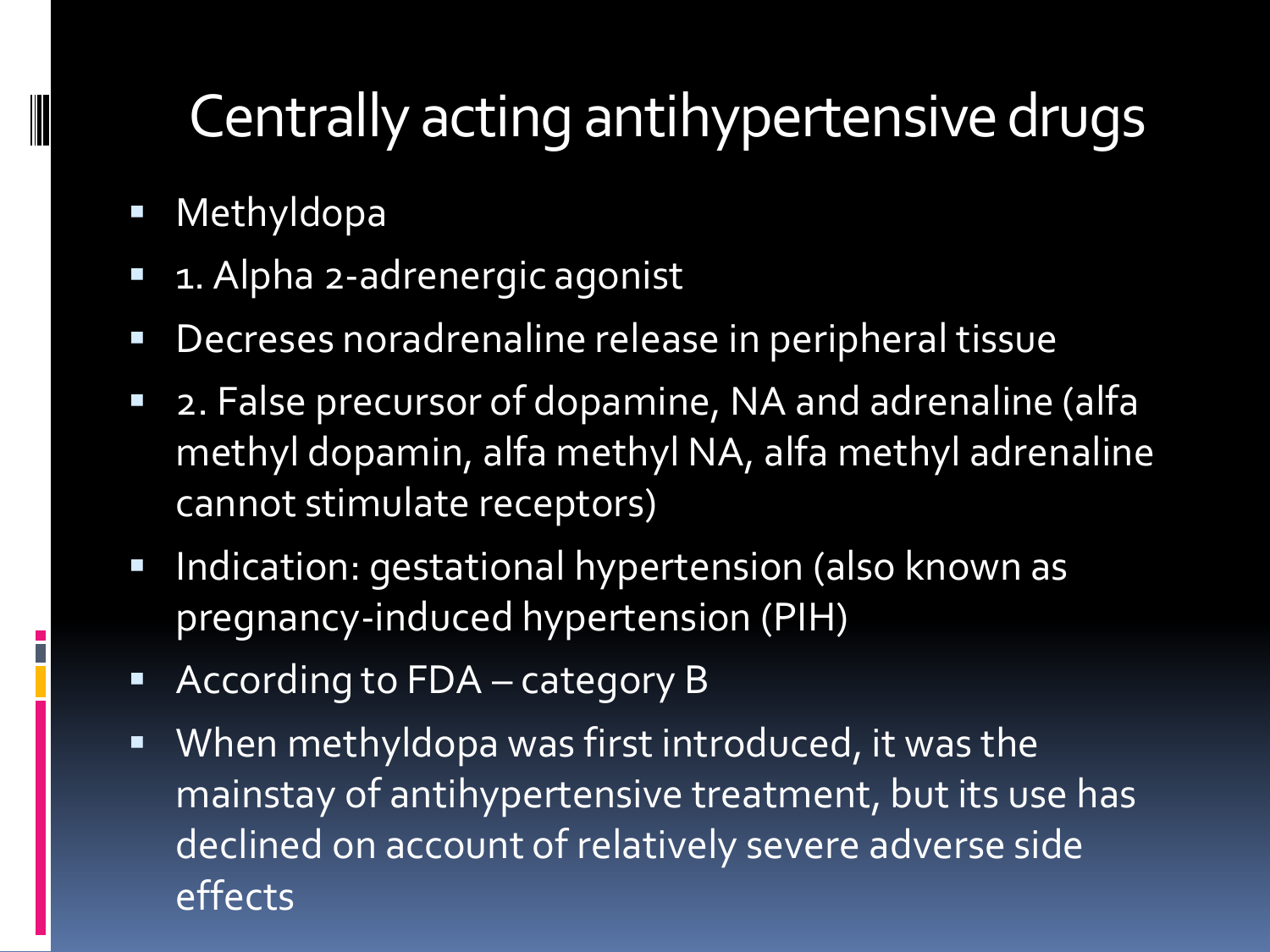#### side effects:

- **depression**, suicid, nightmares
- **Sedation**, agitation or restlessness
- memory impairment
- Xerostomia (dry mouth)
- Parkinsonian symptoms such as muscle tremors, rigidity, hypokinesia, and/or balance or postural instability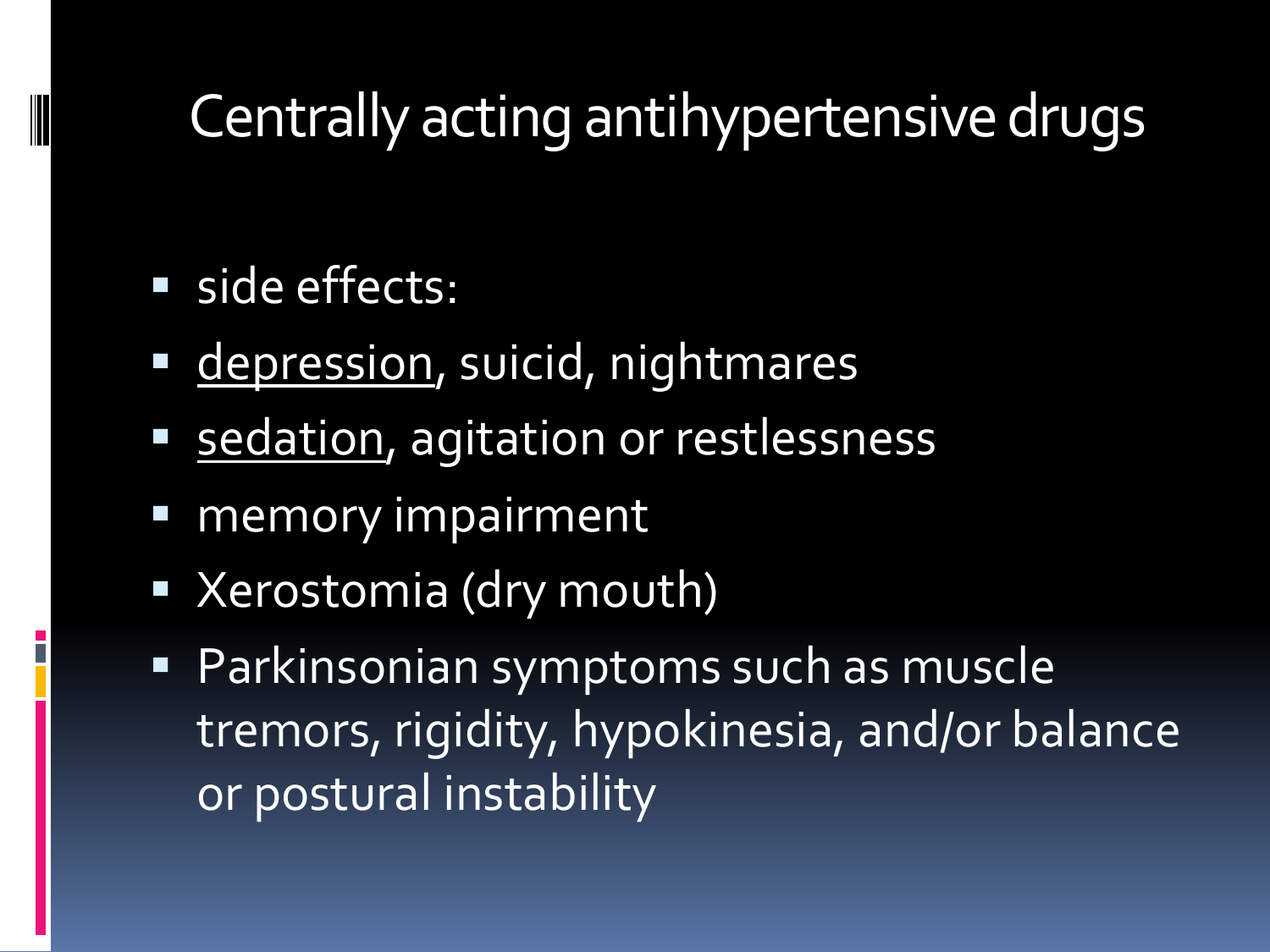- **Bradycardia, hypotension (though this may also** be considered a therapeutic benefit)
- **D** Orthostatic hypotension (also known as postural hypotension)
- **Hepatitis, hepatotoxicity, or liver dysfunction or** damage
- **Haemolytic anaemia**

- **Hyperprolactinemia, gynecomastia in males, and/or** amenorrhoea or absence of menstrual cycles in females
- Sexual dysfunction including impaired libido, desire, and drive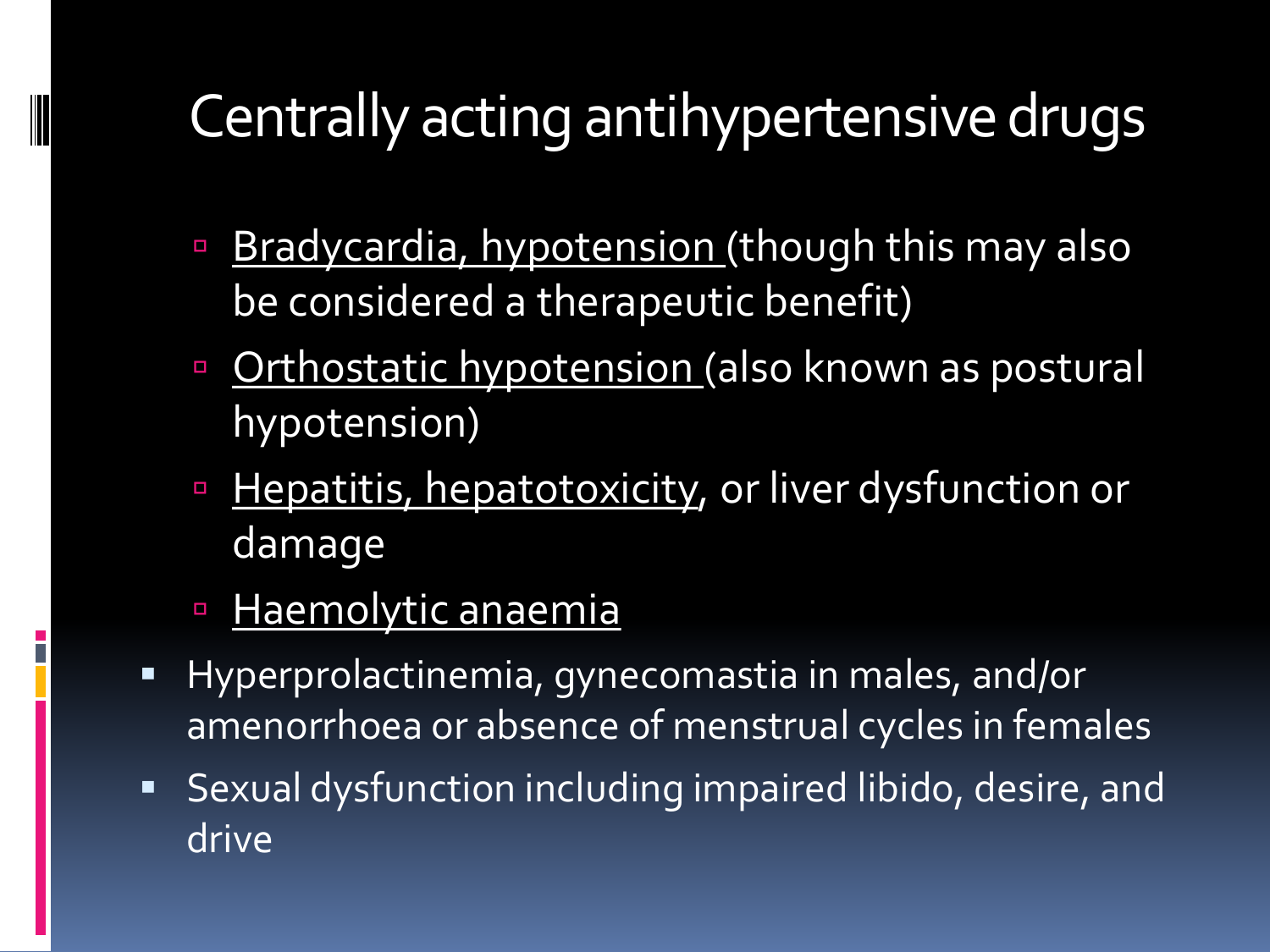#### **Clonidine**

- stimulates presynaptic  $\alpha$ <sub>2</sub> receptors in the brain:
- **Decrease NA release, decreased cardiac output** and peripheral vascular resistance (vasoconstriction), lowering blood pressure. The net effect is a decrease in sympathetic tone.
- $\blacksquare$  It is an agonist on the I<sub>1</sub>-receptor (imidazoline receptor) – reduced NA release
- $\blacksquare$  Higher doses stimulation of alfa 1 adrenoreceptors - vasoconstriction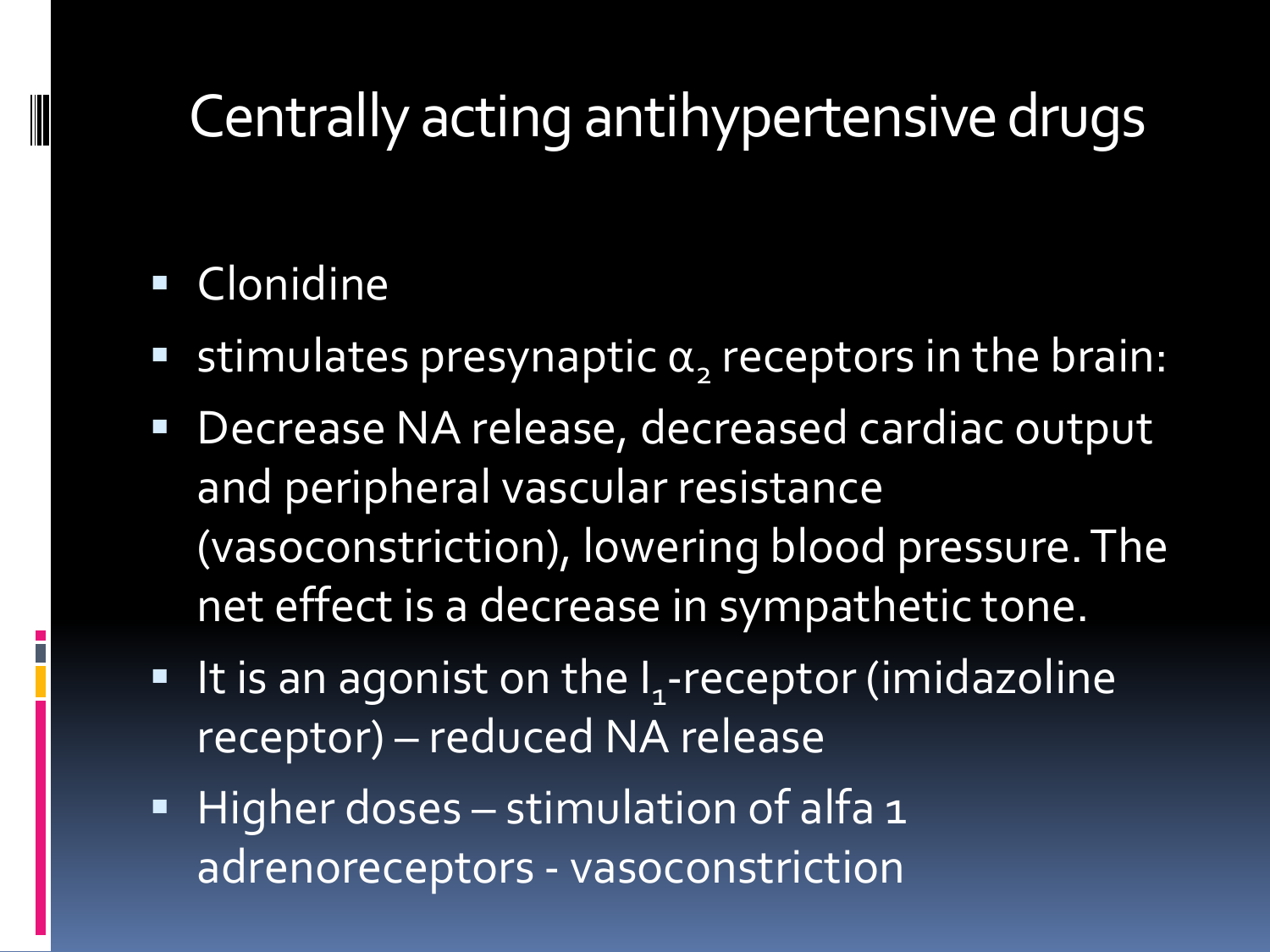#### **Indication:**

- **Hypertension, migraine, menopausal flushing**
- neuropathic pain, opioid detoxification
- **FDA approved to treat ADHD attention** deficit hyperactivity disorder
- **Example 1 Caution: sudden discontinuation can cause** rebound hypertension due to a rebound in sympathetic outflow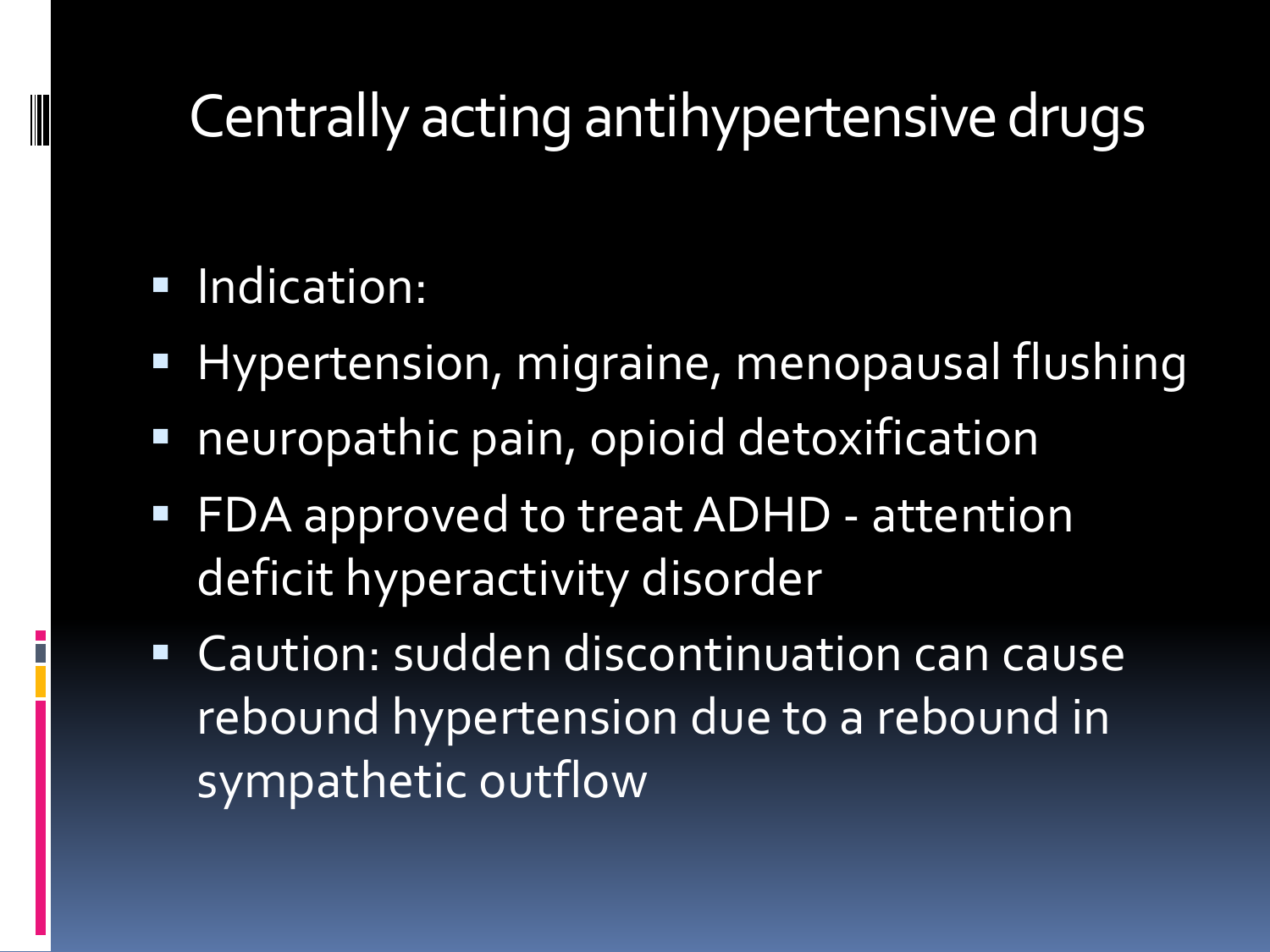Side effects:

- Dry mouth (50 % of patients)
- **Sedation, depression**
- Bradycardia
- Raynaud´s phenomenon
- **Fluid retention**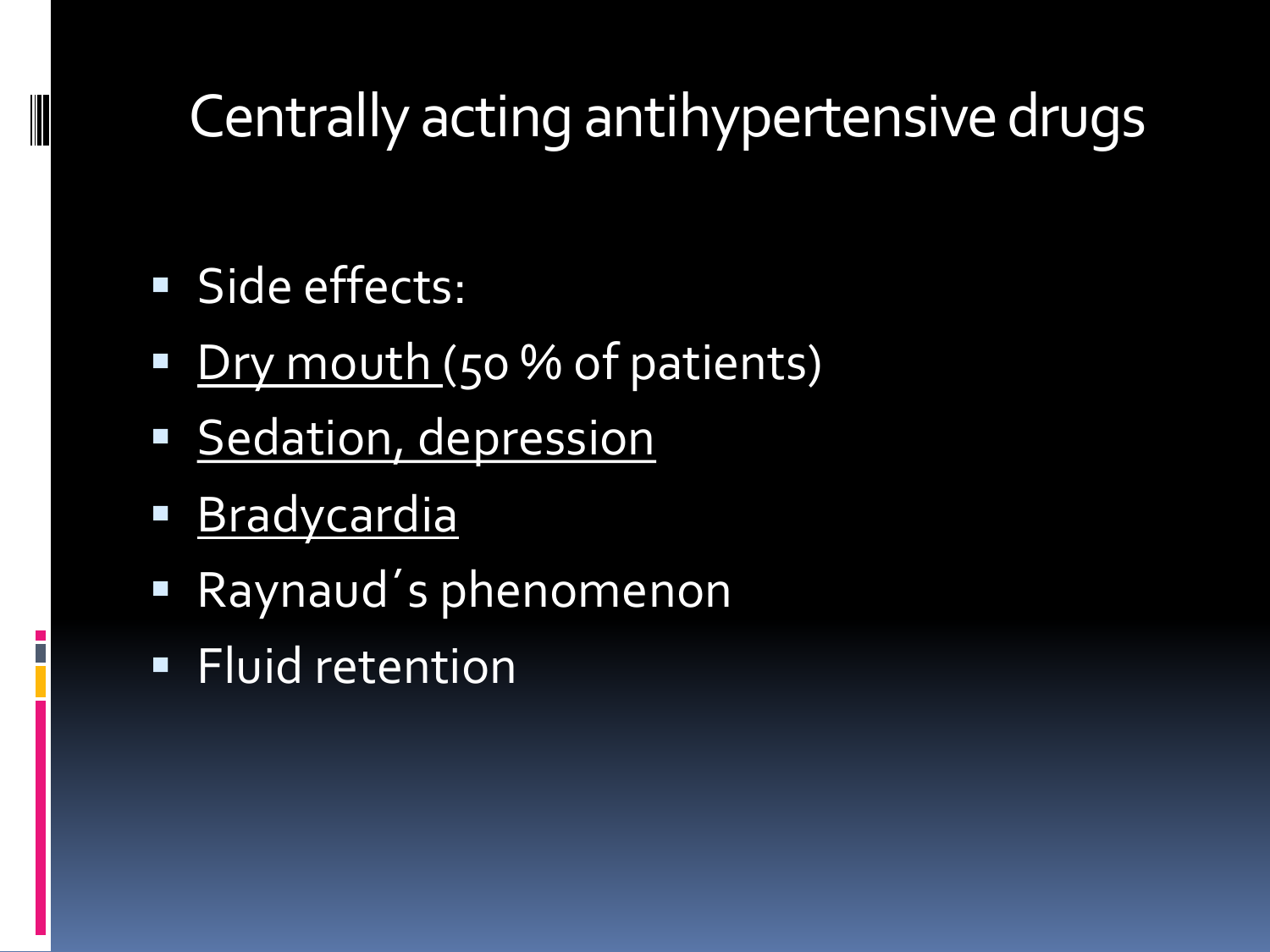Moxonidine

- An agonist of imidazoline In receptors
- Decreases sypmathetic outflow
- **The result is fall in blood pressure with no** reflex tachycardia
- Adverse effects: dry mouth, fatique, dizziness
- **Indication: hypertension**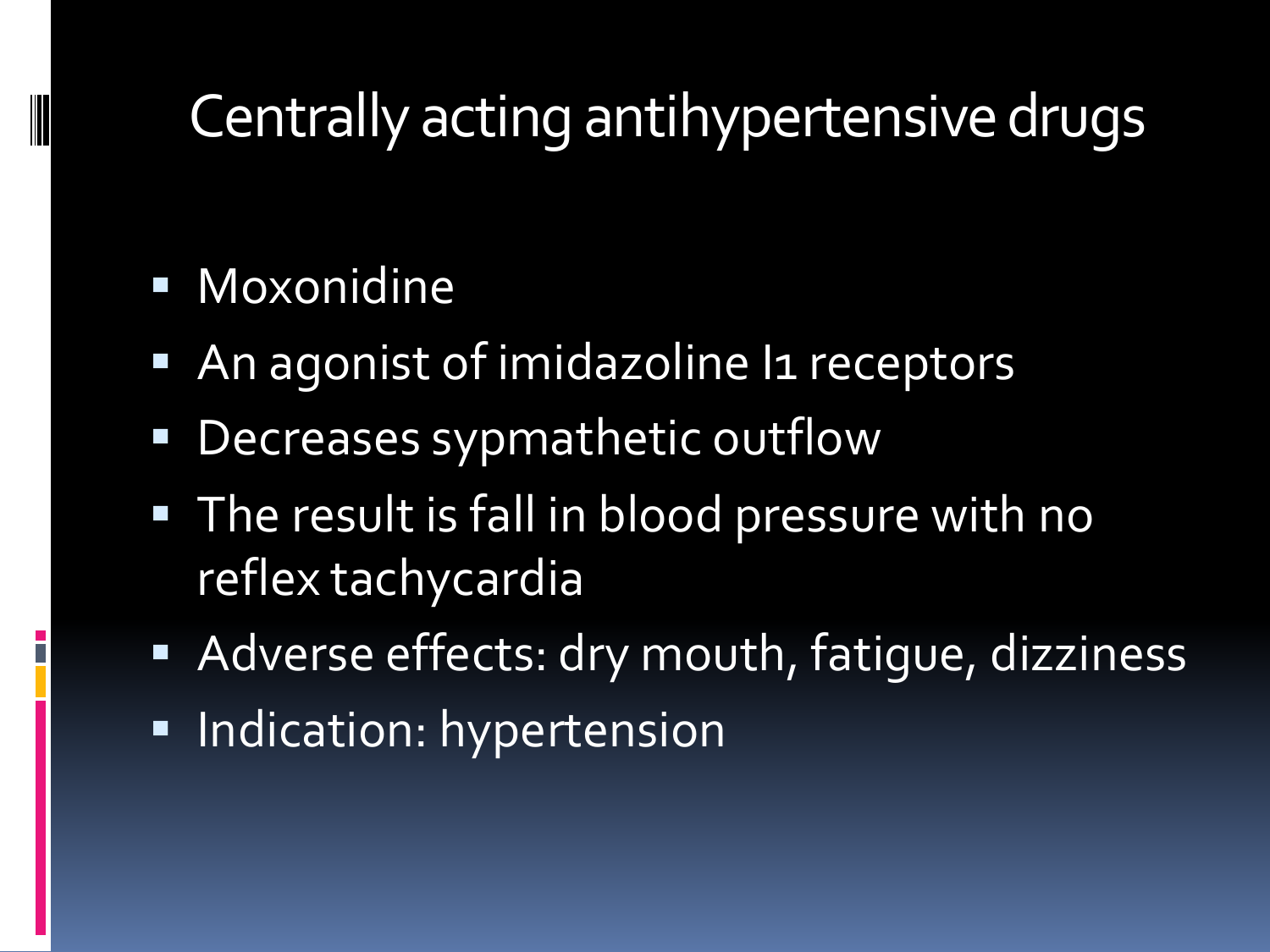#### Reserpine - central and peripheral sympatholytic agent

- **Reserpine irreversibly blocks the vesicular** monoamine transporter.This normally transports free norepinephrine, serotonin, and dopamine from the cytoplasm into storage vesicles
- unprotected neurotransmitters are metabolized by MAO and therefore never reach the synapse
- **Final result: decreased sympathetic drive,** lowered heart rate, decreased blood pressure and vascular resistance
- Indication: hypertension; long  $t\frac{1}{2}$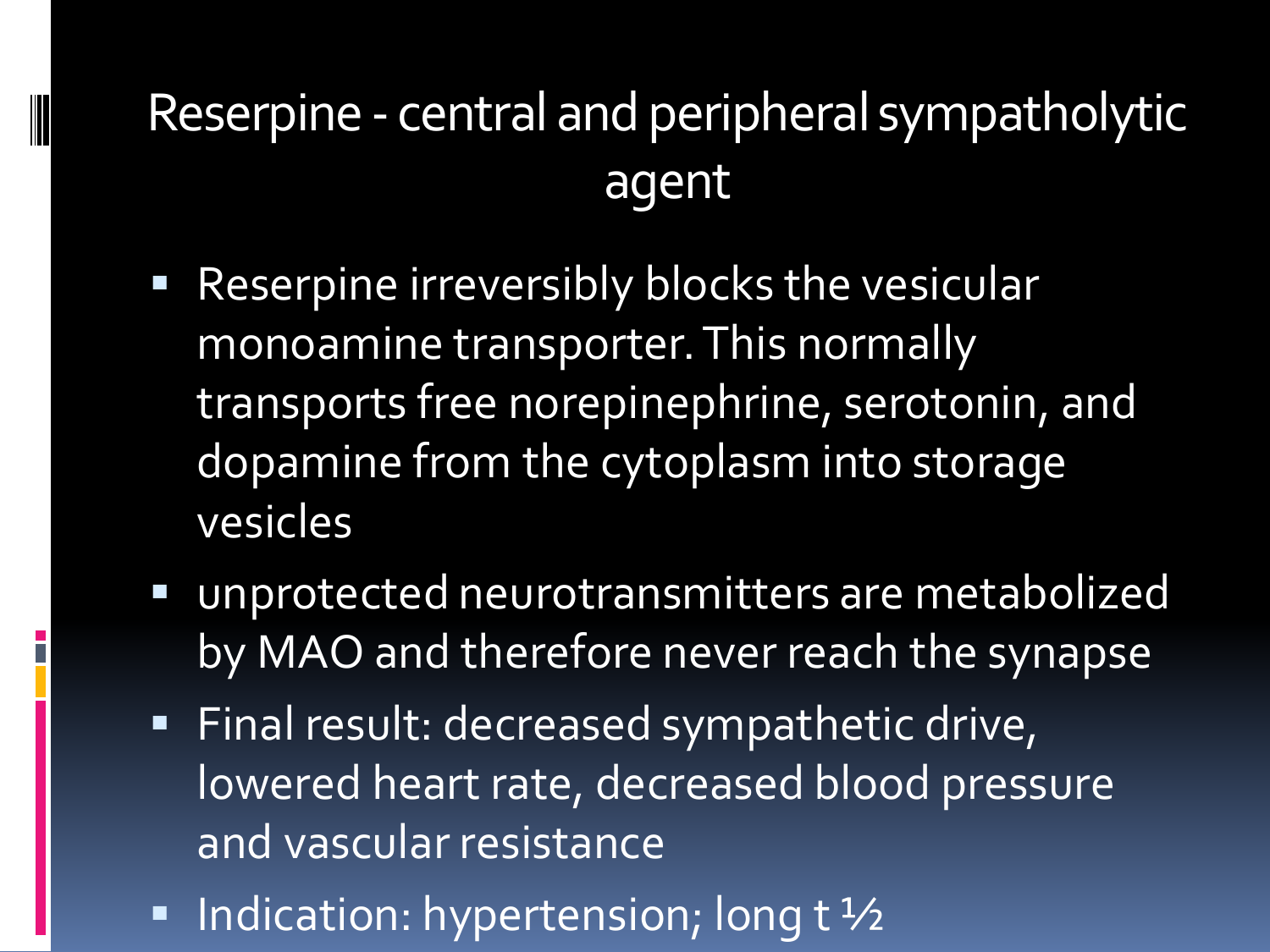#### Reserpine

- Well tolerated in lower doses (0,1 mg) when is used in combination with diuretics and vasodilators
- **As monotherapy (in higher doses 1 mg) can** cause depression
- Other side effects: dry mouth, nasal stuffiness
- **Sedation**
- **PEPERIC ULCET**
- **Salt retention**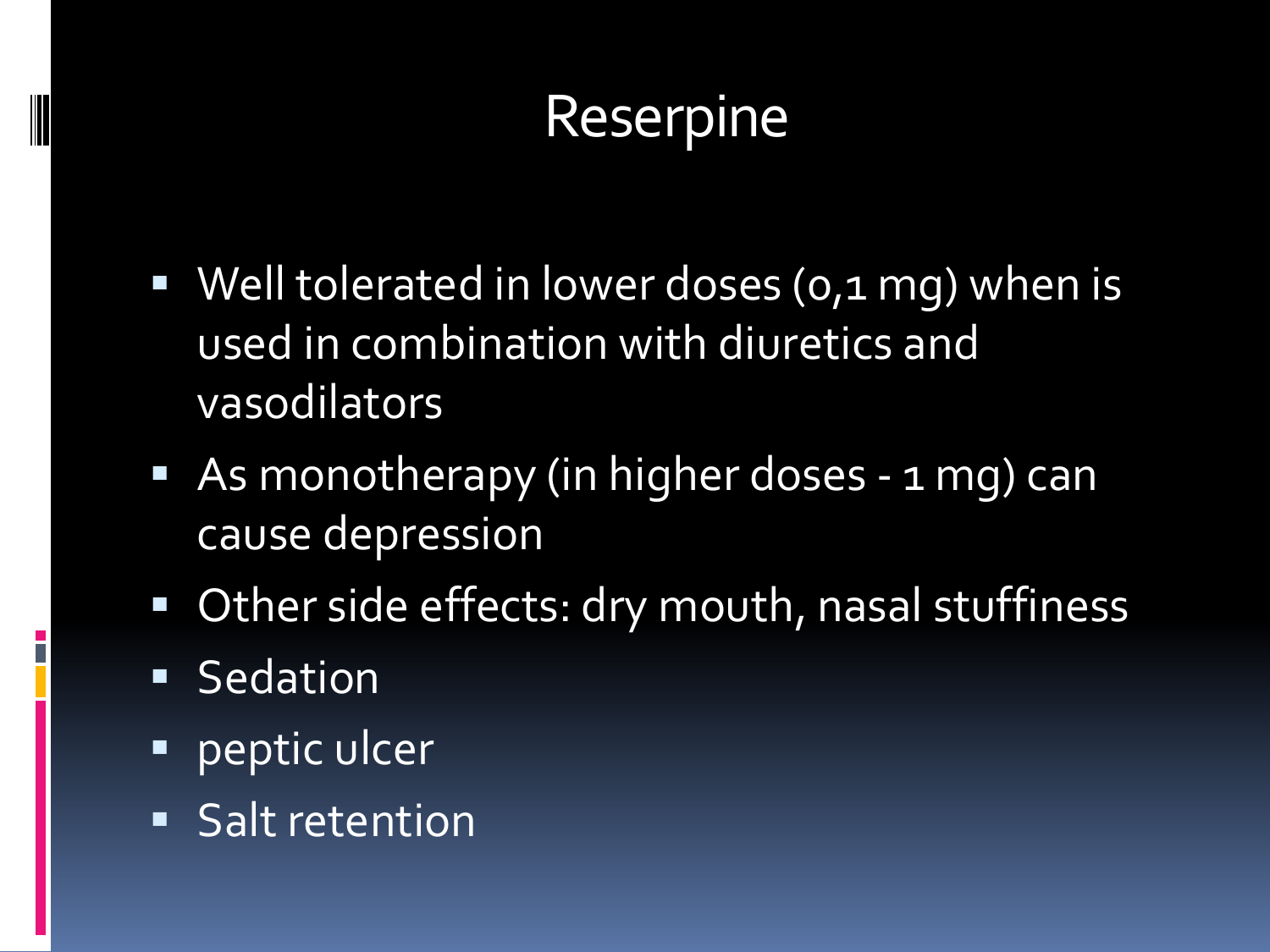#### α1 adrenergic antagonists

- **Prazosin, terazosin, doxazosin**
- $\blacksquare$  Selective antagonists of the  $\alpha$ 1 adrenergic receptors
- **They antagonize the effect of NA**
- **Lower blood pressure**
- **Decrease peripheral resistance (prevent** vasoconstriction)
- **Severe orthostatic hypotension can occur,** particularly after first dose ("first dose effect")